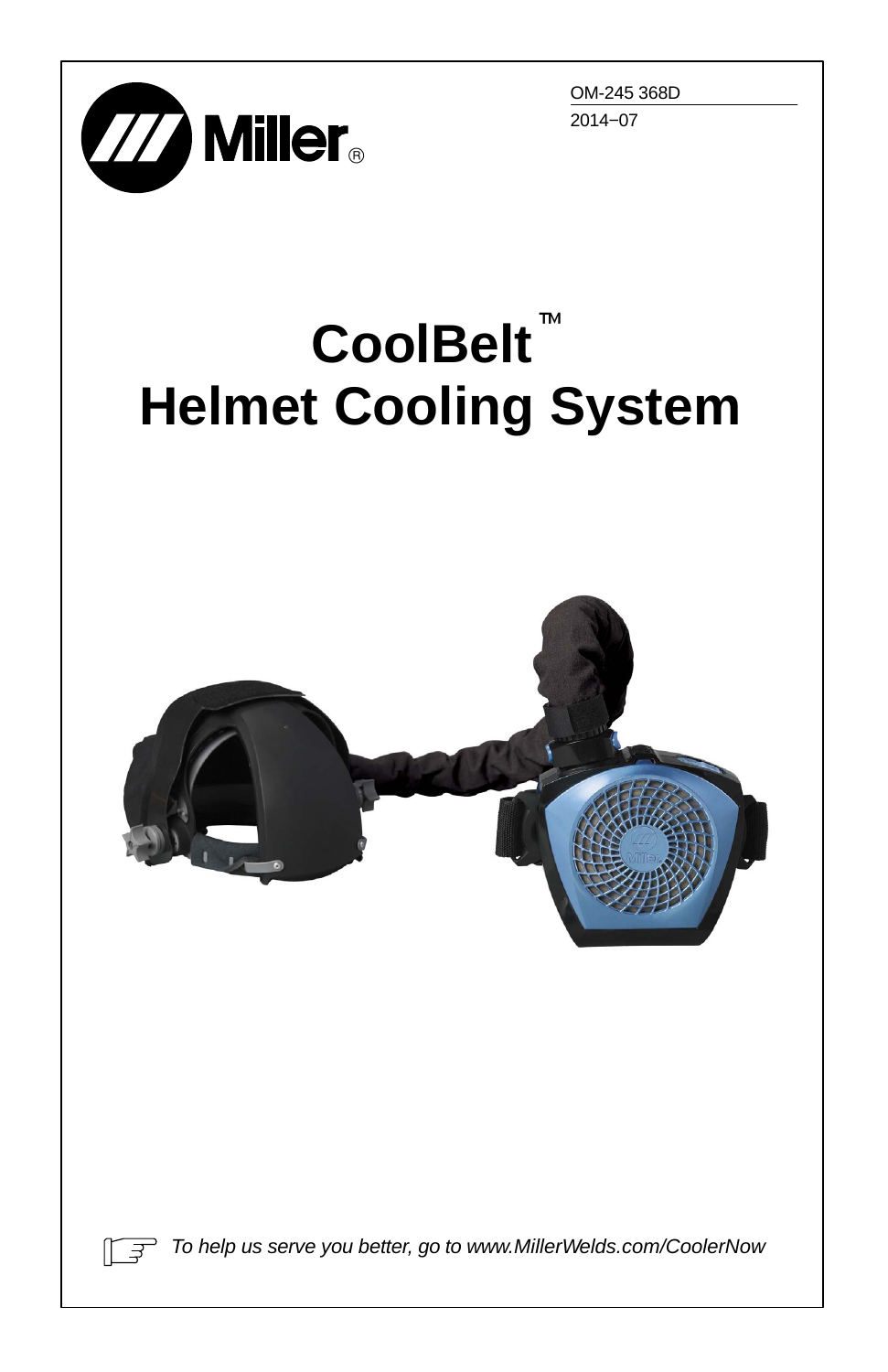## **TABLE OF CONTENTS**

|           | SECTION 1 - HELMET COOLER SAFETY PRECAUTIONS - READ BEFORE USING  1 |  |
|-----------|---------------------------------------------------------------------|--|
| $1 - 1$ . |                                                                     |  |
| $1 - 2$   |                                                                     |  |
|           |                                                                     |  |
|           |                                                                     |  |
|           | SECTION 2 - BATTERY SAFETY PRECAUTIONS - READ BEFORE USING  3       |  |
| $2 - 1$ . |                                                                     |  |
| $2 - 2$   |                                                                     |  |
| $2-3.$    |                                                                     |  |
| $2 - 4$   |                                                                     |  |
|           |                                                                     |  |
| $3-1.$    |                                                                     |  |
| $3-2.$    |                                                                     |  |
| $3-3.$    |                                                                     |  |
| $3-4$     |                                                                     |  |
| $3-5.$    |                                                                     |  |
| $3-6.$    |                                                                     |  |
| $3 - 7$ . |                                                                     |  |
| $3-8.$    |                                                                     |  |
| $3-9$     |                                                                     |  |
|           |                                                                     |  |
|           |                                                                     |  |
|           |                                                                     |  |
|           |                                                                     |  |
|           |                                                                     |  |
|           |                                                                     |  |
|           |                                                                     |  |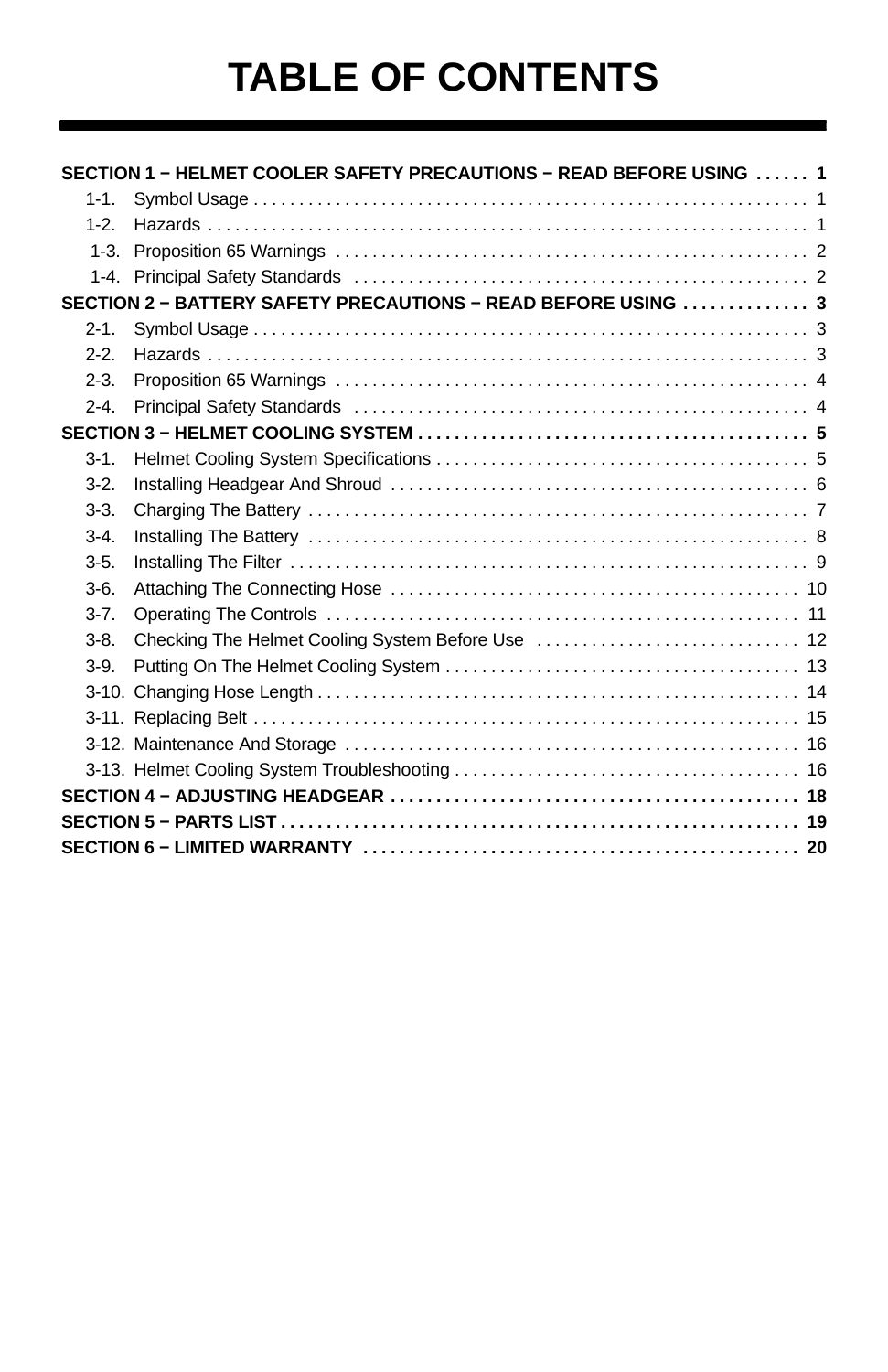#### **SECTION 1 − HELMET COOLER SAFETY PRECAUTIONS − READ BEFORE USING**



**Protect yourself and others from injury — read, follow, and save these important safety precautions and operating instructions.**

### **1-1.** Symbol Usage **Helmet Cooler 2013-09**



**DANGER! – Indicates a hazardous**  $\mathbb{F}$  Indicates special instructions. *Indicates special instructions.* **situation which, if not avoided, will result in death or serious injury. The possible hazards are shown in the adjoining symbols or explained in the text.**



**Indicates a hazardous situation which, if not avoided, could result in death or serious injury. The possible hazards are shown in the adjoining symbols or explained in the text.**

*NOTICE − Indicates statements not related to personal injury.*



This group of symbols means Warning! Watch Out! ELECTRIC SHOCK, MOVING PARTS, and HOT PARTS hazards. Consult symbols and related instructions below for necessary actions to avoid the hazards.

#### **1-2. Hazards**

**Only qualified persons should install, operate, maintain, and repair this unit.**



#### **READ INSTRUCTIONS.**

- Read and follow all labels and the Owner's Manual carefully before installing, operating, or servicing unit. Read the safety information at the beginning of the manual and in each section.
- Use only genuine replacement parts from the manufacturer.
- Perform maintenance and service according to the Owner's Manuals, industry standards, and national, state, and local codes.



#### **HELMET COOLER MISUSE can be hazardous.**

Welding produces fumes and gases. Breathing these fumes and gases can be hazardous to your health.

• Read and follow these instructions and the safety labels carefully. This product is intended for use as a cooling device only. It is not a respiratory protective device and does not protect the user from airborne contaminants. Have an industrial hygienist test the air in your facility to determine if respiratory protection is required to provide adequate protection from contaminants in your environment. With cooling system-equipped helmet on your head and cooling system operating, also test the air inside the helmet to determine if respiratory protection is required. If you have questions about the type of respiratory protection equipment required, consult your safety director and a certified Industrial Hygienist.

- Do not use this product where there is danger of fire or explosion.
- Do not use this product in windy conditions or negative pressure inside the hood may draw in contaminants from the outside air.
- Do not use this product without a properly installed spark guard unless the unit is designed and intended to be used without one. Without the spark guard (on applicable products), welding sparks may ignite the filter or damage the filter.
- This product does not supply oxygen. Do not use this product where oxygen levels are 19.5% or lower, where contaminant levels are unknown or are immediately dangerous to life or health (IDLH), or where the contaminant levels exceed the equipment specifications.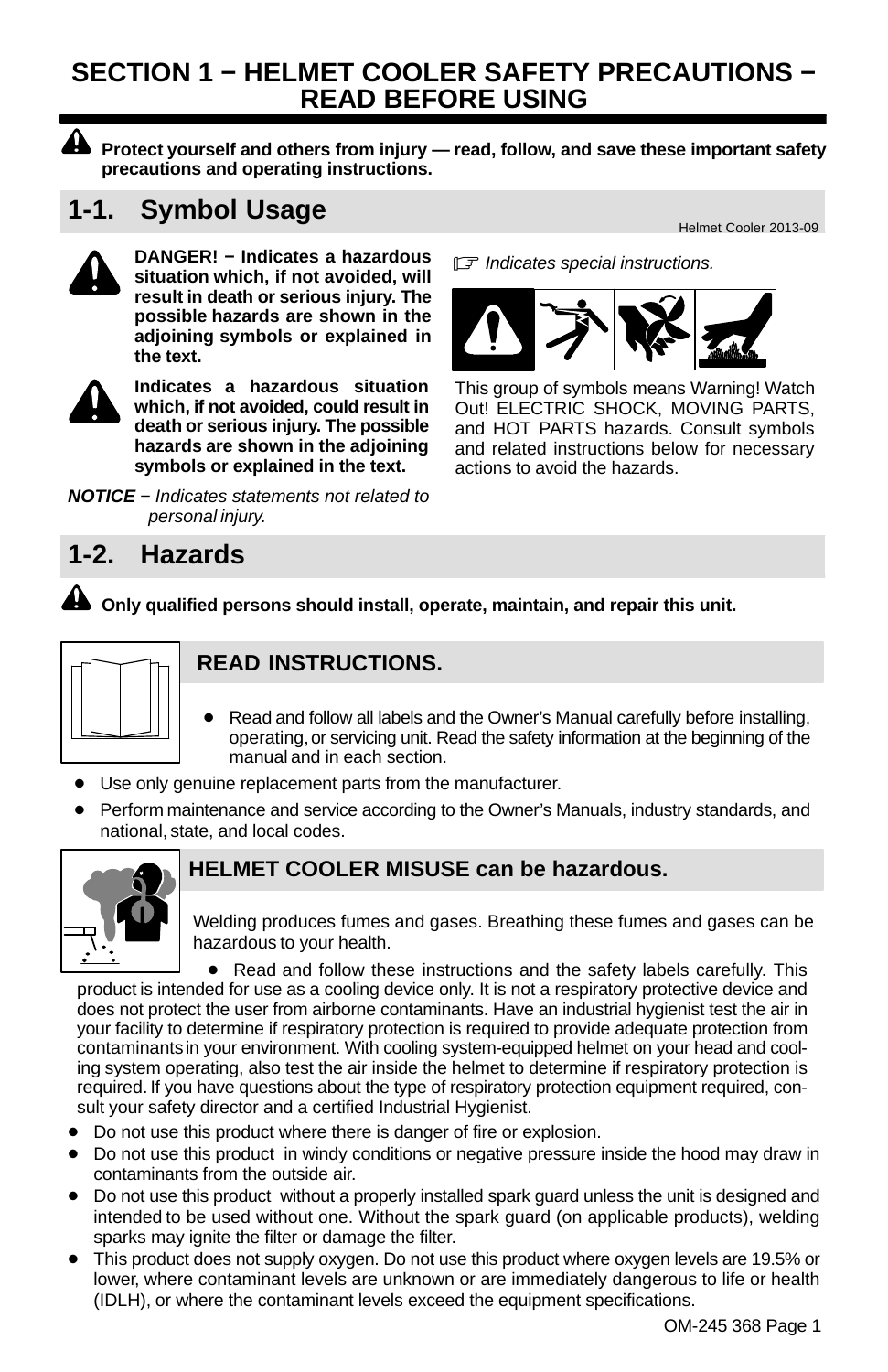- <span id="page-3-0"></span> Do not enter a work area until you are sure the equipment is correctly assembled, working properly, and properly worn.
- Before each use, inspect the equipment for damage and verify it operates properly.
- Dangerous contaminants may not smell or be visible. Leave the area immediately if you notice the following:
	- ... Breathing becomes difficult.
	- ... You experience dizziness, impaired vision, or eye, nose, or mouth irritation.
	- ... The equipment is damaged.
- Do not repair, modify, or disassemble this product or use with parts or accessories not supplied by the manufacturer.
- Do not operate unit without properly installed filter(s). Replace damaged or plugged filters. Do not wash or reuse filters. Do not clean filters by tapping or with compressed air or filter elements may be damaged.
- Do not restrict or alter helmet cooler air flow. Do not block air inlet or outlet. Be sure safety glasses, hair, weld cap, and other objects do not block air flow.
- This product contains electrical parts which have not been evaluated as an ignition source in flammable or explosive atmospheres by MSHA/NIOSH.

#### **1-3. Proposition 65 Warnings**

**Welding or cutting equipment produces fumes or gases which contain chemicals known to the State of California to cause birth defects and, in some cases, cancer. (California Health & Safety Code Section 25249.5 et seq.)**



**This product contains chemicals, including lead, known to the state of California to cause cancer, birth defects, or other reproductive harm.** *Wash hands after use.*

#### **1-4. Principal Safety Standards**

*Safety in Welding, Cutting, and Allied Processes,* ANSI Standard Z49.1, is available as a free download from the American Welding Society at http://www.aws.org or purchased from Global Engineering Documents (phone: 1-877-413-5184, website: www.global.ihs.com).

*Safe Practice For Occupational And Educational Eye And Face Protection,* ANSI Standard Z87.1, from American National Standards Institute, 25 West 43rd Street, New York, NY 10036 (phone: 212-642-4900, website: www.ansi.org).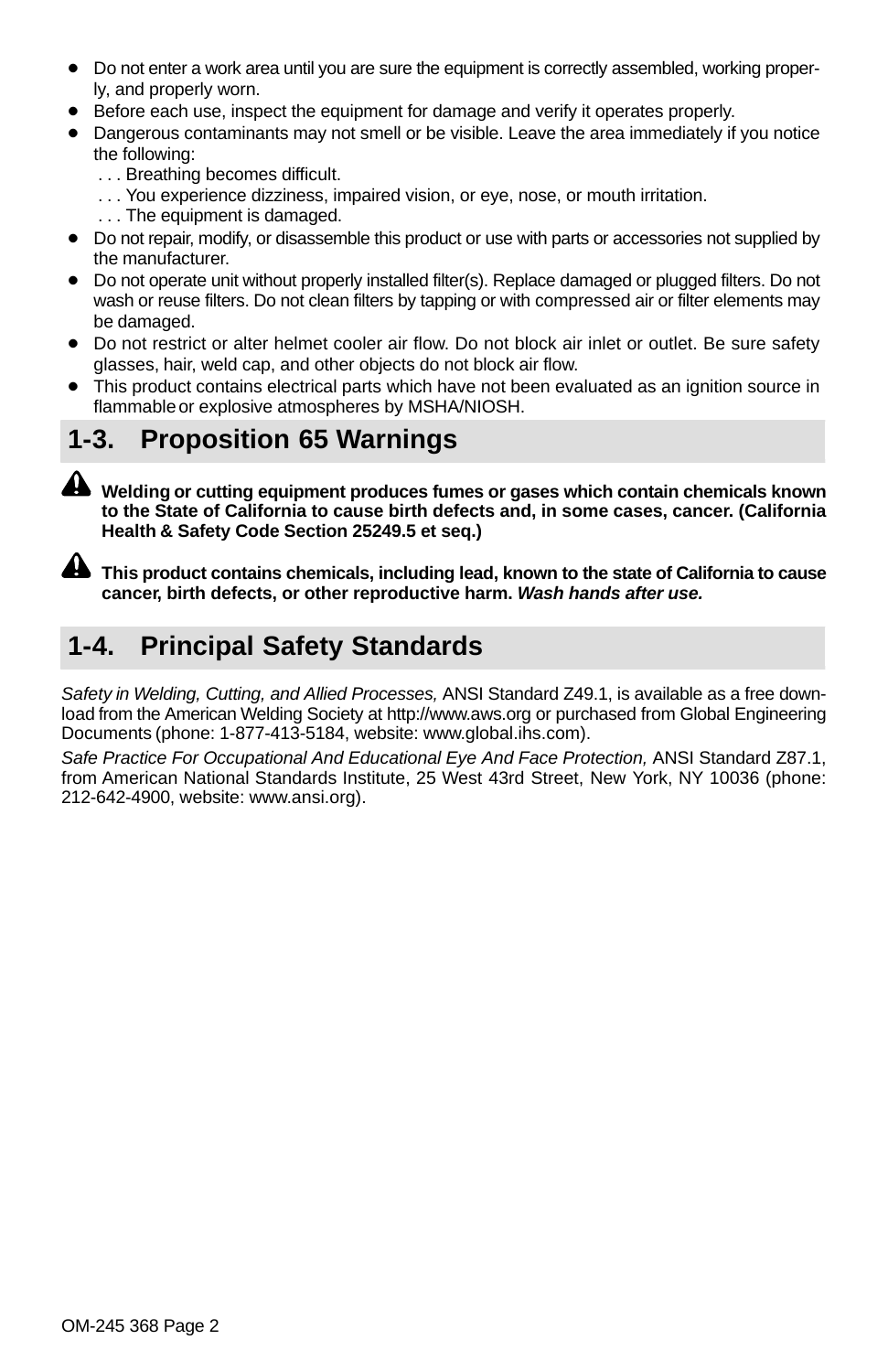#### **SECTION 2 − BATTERY SAFETY PRECAUTIONS − READ BEFORE USING**



**Protect yourself and others from injury — read, follow, and save these important safety precautions and operating instructions.**

#### **2-1.** Symbol Usage Service Contract Batt 2013-10



DANGER! – Indicates a hazardous <sub>17</sub> Indicates special instructions. *Indicates special instructions.* **situation which, if not avoided, will result in death or serious injury. The possible hazards are shown in the adjoining symbols or explained in the text.**



**Indicates a hazardous situation which, if not avoided, could result in death or serious injury. The possible hazards are shown in the adjoining symbols or explained in the text.**

*NOTICE − Indicates statements not related to personal injury.*



This group of symbols means Warning! Watch Out! ELECTRIC SHOCK, MOVING PARTS, and HOT PARTS hazards. Consult symbols and related instructions below for necessary actions to avoid the hazards.

#### **2-2. Hazards**

A **Only qualified persons should install, operate, maintain, and repair this unit.**



#### **FIRE OR BATTERY EXPLOSION hazard.**

- During operation keep everyone, especially children, away.
- Do not install or place charger on, over, or near combustible surfaces.
- Do not charge battery near flammables.
- Examine the battery before first use. Return battery to the manufacturer if battery is damaged, dirty, or emits an unusual odor.
- Use battery only with equipment with which it was supplied. Replace battery only with battery specified in Owner's Manual. Use of another battery may present a risk of fire or explosion.
- Keep battery dry.
- Do not use or store the battery in extremely hot or humid conditions. See the Owner's Manual for specific operating and storage information.
- Keep battery away from fire, out of direct sunlight, and away from other sources of heat.
- Do not use or charge the battery if it has been dropped or damaged.
- Do not open, puncture, repair, disassemble, or modify the battery.
- Charge battery only with supplied charger in an open, well−ventilated location out of direct sunlight and according to supplied instructions.
- Do not overcharge a battery or charge battery longer than specified (if charger is not equipped with automatic shutoff). See the Owner's Manual for specific information on battery charging.
- Do not charge battery by connecting directly to AC receptacle. Do not connect battery charger to automobile auxiliary power receptacle.
- Do not connect (short circuit) battery terminals to each other. Do not allow tools, conductive materials, or other objects to touch both battery terminals at the same time.
- Do not weld on battery or fasten any objects to battery.
- Do not heat battery in a microwave oven or any other heating device.
- Keep battery away from sources of high voltage.
- Do not expose battery to static electricity.
- $\bullet$  Do not use or mix battery with damaged or worn out batteries, or other types of batteries.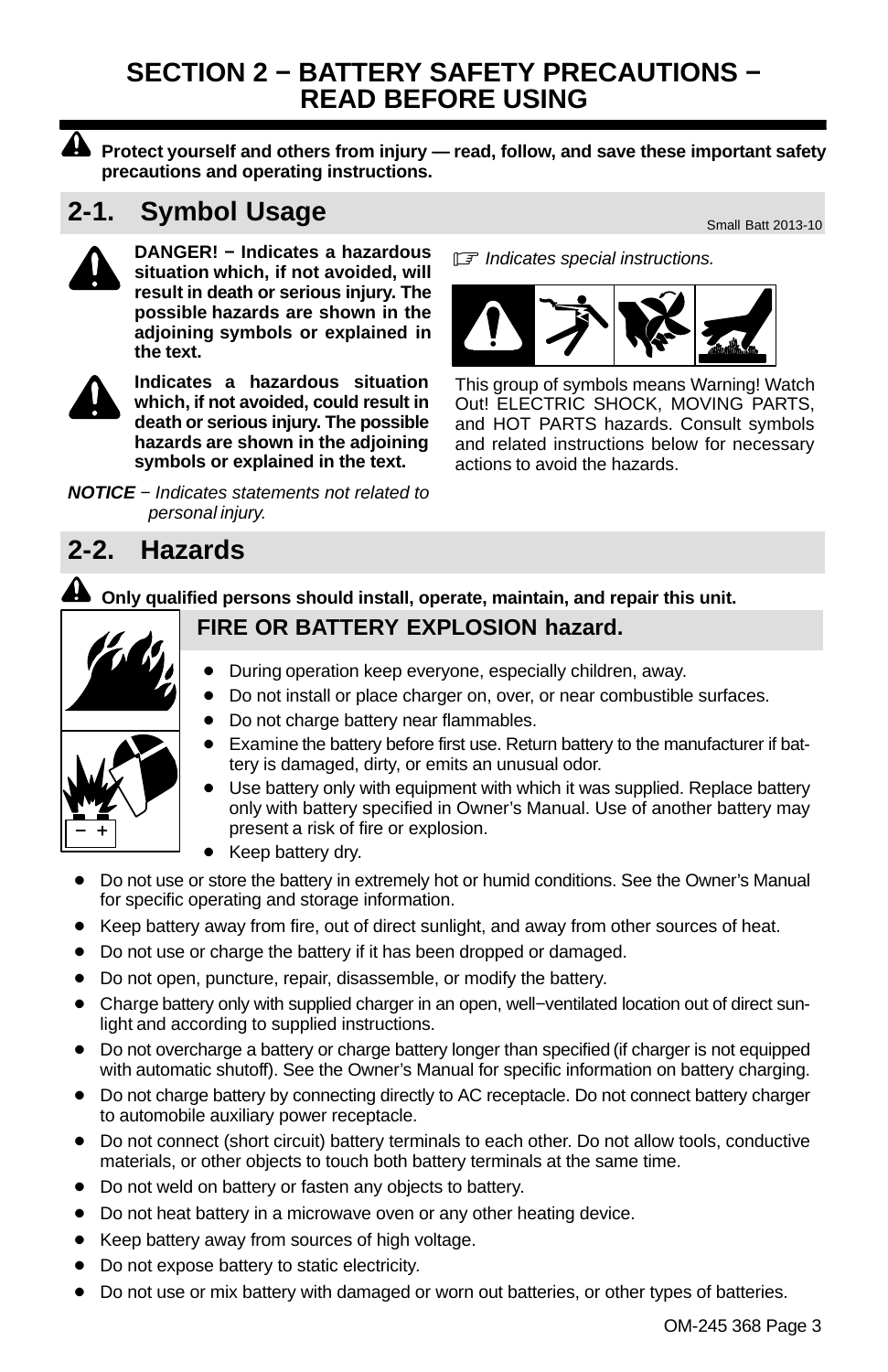

#### **BATTERY ACID can BURN SKIN and EYES.**

- Replace damaged battery.
- Do not touch materials from inside a damaged battery.
- Flush eyes and skin immediately with water.



#### **READ INSTRUCTIONS.**

- Read and follow all labels and the Owner's Manual carefully before before using the battery or battery charger. Read the safety information at the beginning of the manual and in each section.
- Dispose of battery according to local, state, and federal requirements. Do not dispose of battery in fire or water.
- Contact the equipment manufacturer if you have any questions about the battery.

#### **2-3. Proposition 65 Warnings**

**Welding or cutting equipment produces fumes or gases which contain chemicals known to the State of California to cause birth defects and, in some cases, cancer. (California Health & Safety Code Section 25249.5 et seq.)**

**This product contains chemicals, including lead, known to the state of California to cause cancer, birth defects, or other reproductive harm.** *Wash hands after use.*

#### **2-4. Principal Safety Standards**

*Safety in Welding, Cutting, and Allied Processes,* ANSI Standard Z49.1, is available as a free download from the American Welding Society at http://www.aws.org or purchased from Global Engineering Documents (phone: 1-877-413-5184, website: www.global.ihs.com).

*Safe Practice For Occupational And Educational Eye And Face Protection,* ANSI Standard Z87.1, from American National Standards Institute, 25 West 43rd Street, New York, NY 10036 (phone: 212-642-4900, website: www.ansi.org).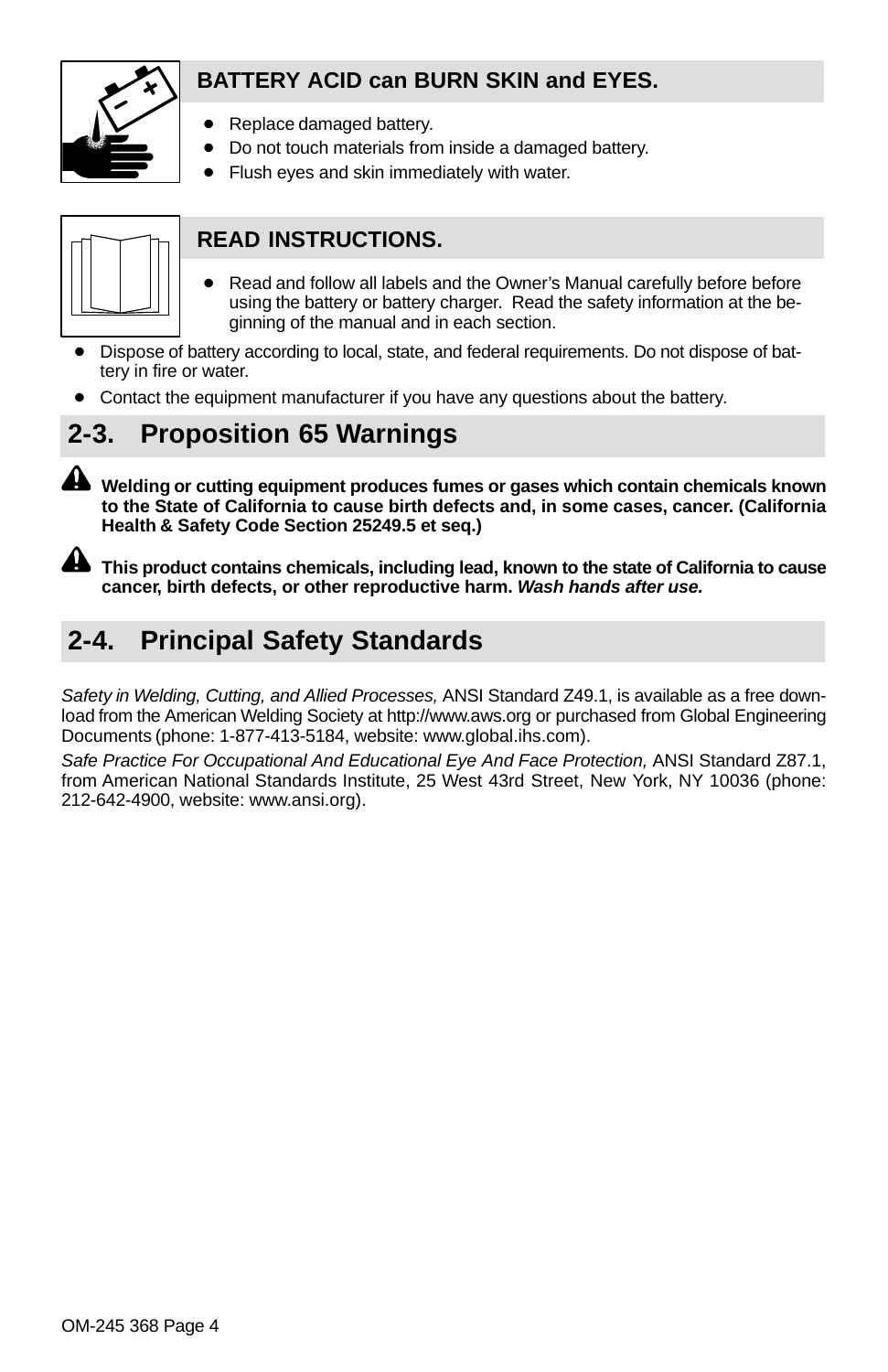#### **SECTION 3 − HELMET COOLING SYSTEM**

<span id="page-6-0"></span>**A** Read and follow these instructions and the safety labels carefully. This product is in**tended for use as a cooling device only. It is not a respiratory protective device and does not protect the user from airborne contaminants. Have an industrial hygienist test the air in your facility to determine if respiratory protection is required to provide adequate protection from contaminants in your environment. With cooling system-equipped helmet on your head and cooling system operating, also test the air inside the helmet to determine if respiratory protection is required. If you have questions about the type of respiratory protection equipment required, consult your safety director and an Industrial Hygienist.**

- *Use the cooling system only with compatible Miller welding helmets (see Specifications below). See the welding helmet Owner's Manual for information on helmet operation.*

The helmet cooling system draws in air and blows it into the welding helmet shroud through a flexible connecting hose. The system must include and/or be used with the equipment listed below:

- Helmet and head shroud
- Connecting hose
- Blower assembly with filtration system (spark guard and filter)
- Belt assembly
- Battery charger

The helmet cooling system operates at temperatures from 23° to 131°F and provides air flow of 6 CFM (low speed) to 7 CFM (high speed) under normal conditions. Battery life is reduced when the unit is used in a dirty environment. (The blower assembly Batt light goes on when battery power is low.)

#### **3-1. Helmet Cooling System Specifications**

| Application                                                                                                                     | Fits Most Miller Welding Helmets: Elite, Digital Elite,<br>MP-10, Performance <sup>®</sup> , Pro-Hobby <sup>®</sup> , Titanium, XLix              |  |
|---------------------------------------------------------------------------------------------------------------------------------|---------------------------------------------------------------------------------------------------------------------------------------------------|--|
| Size (Blower Assembly)                                                                                                          | 6-5/8 x 6-1/2 x 2-3/8 in (169.4 x 164.1 x 57.4 mm)                                                                                                |  |
| Weight (Blower Assembly w/Battery,<br>Filter, Belt, Hose)                                                                       | 25.6 oz. (726 g)                                                                                                                                  |  |
| Filter<br>$\mathbb{F}$ Filter is required for proper operation<br>of equipment, but does not provide<br>respiratory protection. | Use Miller Filter Only<br>(Miller Part No. 245 233)                                                                                               |  |
| Air Flow                                                                                                                        | Low Speed: 6+ CFM (170+ LPM) minimum<br>High Speed: 7 CFM (200 LPM)                                                                               |  |
| <b>Operating Temperature</b>                                                                                                    | 23 $\degree$ to 131 $\degree$ F (-5 $\degree$ to 55 $\degree$ C)                                                                                  |  |
| Storage Temperature                                                                                                             | $-4^{\circ}$ to 140 $^{\circ}$ F (-20 $^{\circ}$ to 60 $^{\circ}$ C)                                                                              |  |
| <b>Battery Type</b>                                                                                                             | Rechargeable Lithium                                                                                                                              |  |
| <b>Battery Charging Time</b>                                                                                                    | Four Hours (typical)                                                                                                                              |  |
| <b>Battery Life</b>                                                                                                             | 500 Charges<br>Run Time At High Speed: 4-1/2 Hours<br>Run Time At Low Speed: 6 Hours<br>(Run Time Dependent On Air Flow Rate And Filter<br>Load.) |  |
| <b>Belt Size</b>                                                                                                                | Up To 48 in. (122 cm)                                                                                                                             |  |
| Shroud Service Life                                                                                                             | Replace After 50 Washings                                                                                                                         |  |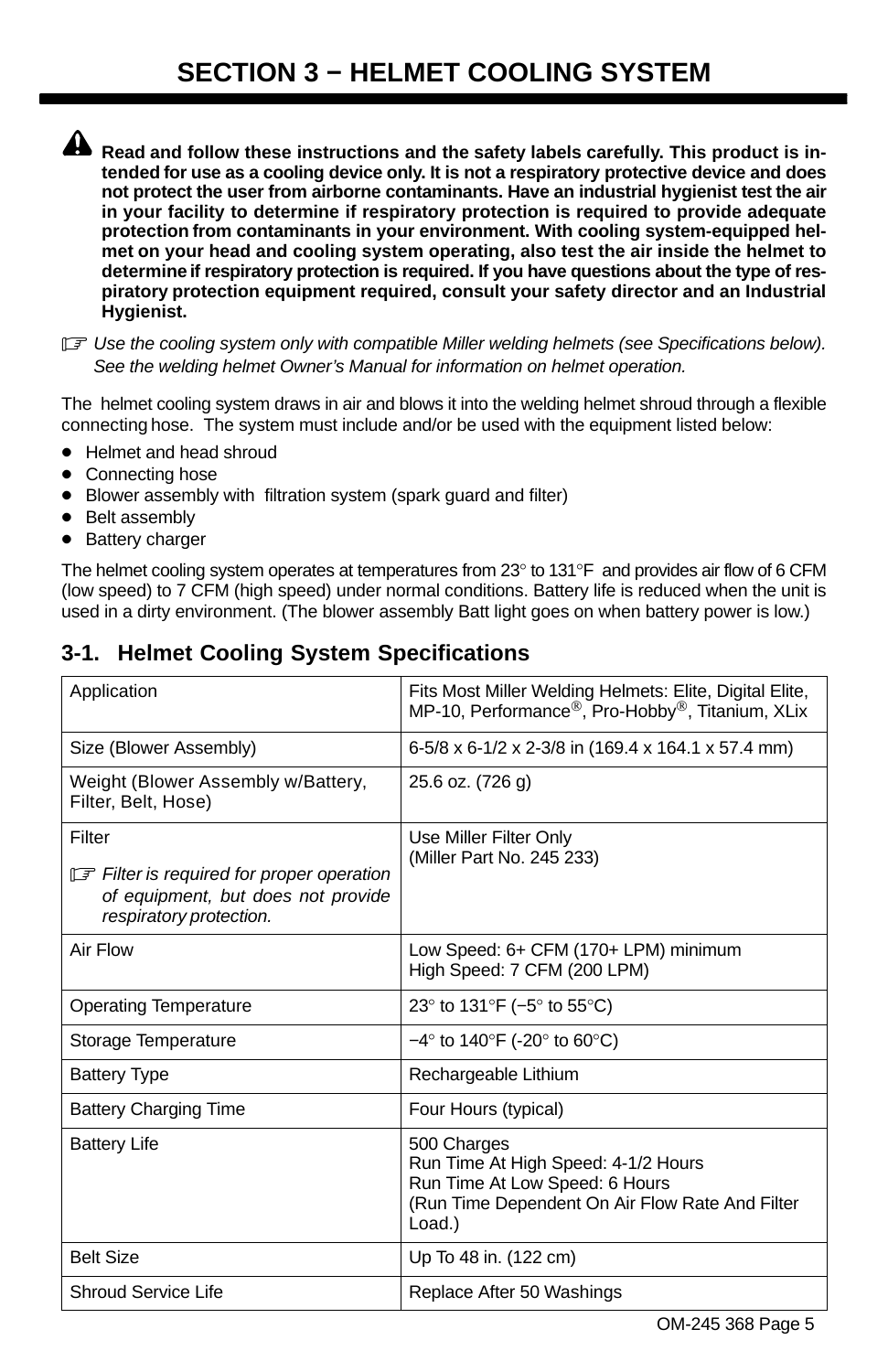#### <span id="page-7-0"></span>**3-2. Installing Headgear And Shroud**



- **. After installing shroud, make sure there are no gaps between shroud and helmet edge.**
- Standard Headgear
- 2 Velcro Strip
- 3 Cooling System Headgear
- 4 Shroud
- 5 Velcro On Shroud

Remove knobs, o–rings, and<br>washers from standard washers headgear. Remove headgear.

Use damp towel to clean area inside helmet where Velcro® will be installed. Allow cleaned area to dry.

Remove backing from Velcro. Install Velcro strip 5/8 in. (1.5 cm) from edge of quick release Elite and Titanium helmets. For all other helmets, install Velcro 3/4 in. (2 cm) from edge of helmet.

Position cooling system headgear in helmet. Install headgear mounting screw in headgear bottom hole (quick release Elite and Titanium helmets) or top hole (all other helmets).

Secure headgear with knobs, o−rings, and washers.

Align Velcro on shroud with Velcro strip inside helmet. Press the Velcro surfaces securely together.

Check for gaps between shroud and helmet. Reposition shroud and Velcro if necessary.

- *Remove shroud from helmet when using helmet with the cooling system turned off.*
- *See Section [4](#page-19-0) for headgear adjustment information.*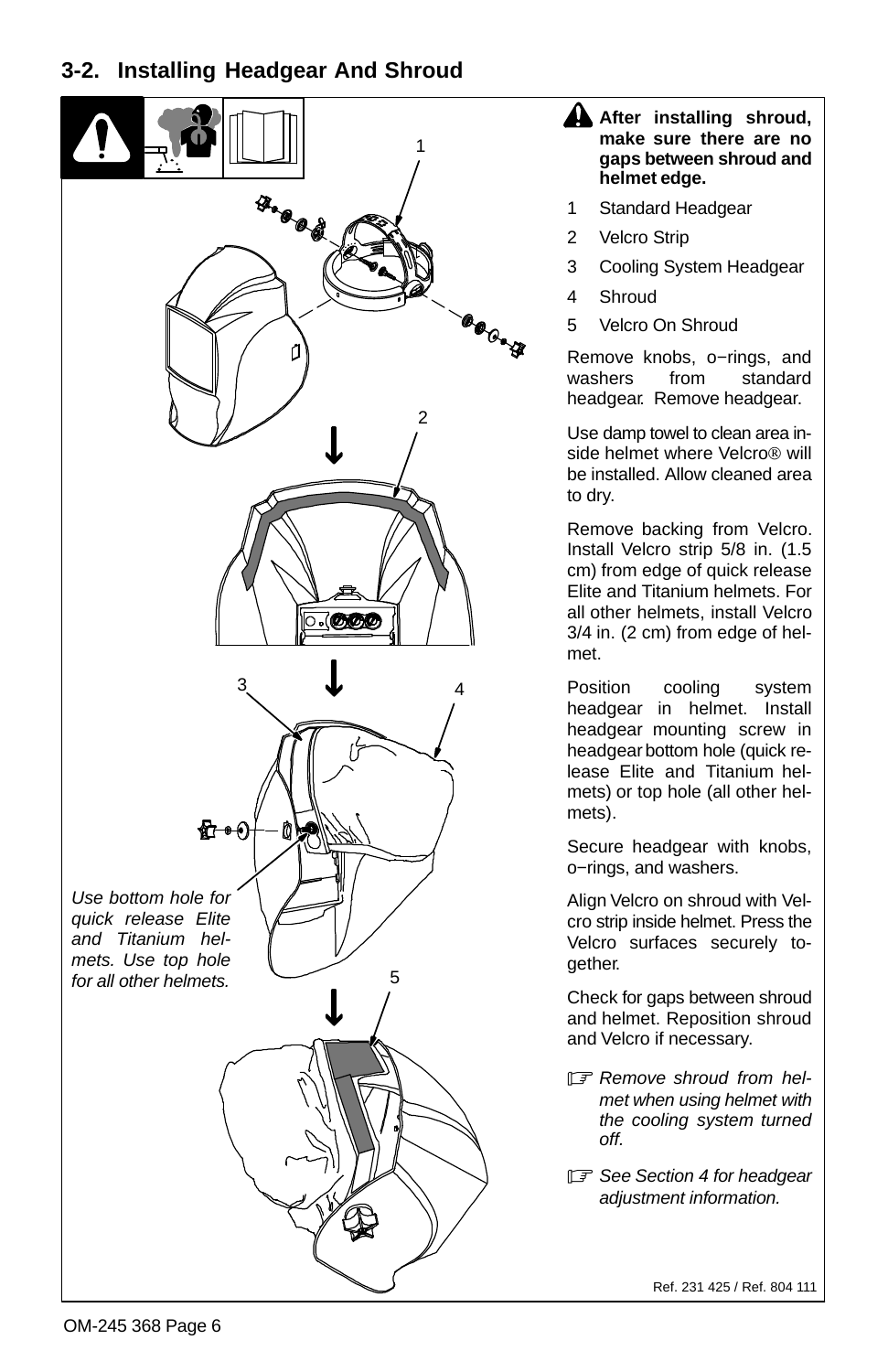<span id="page-8-0"></span>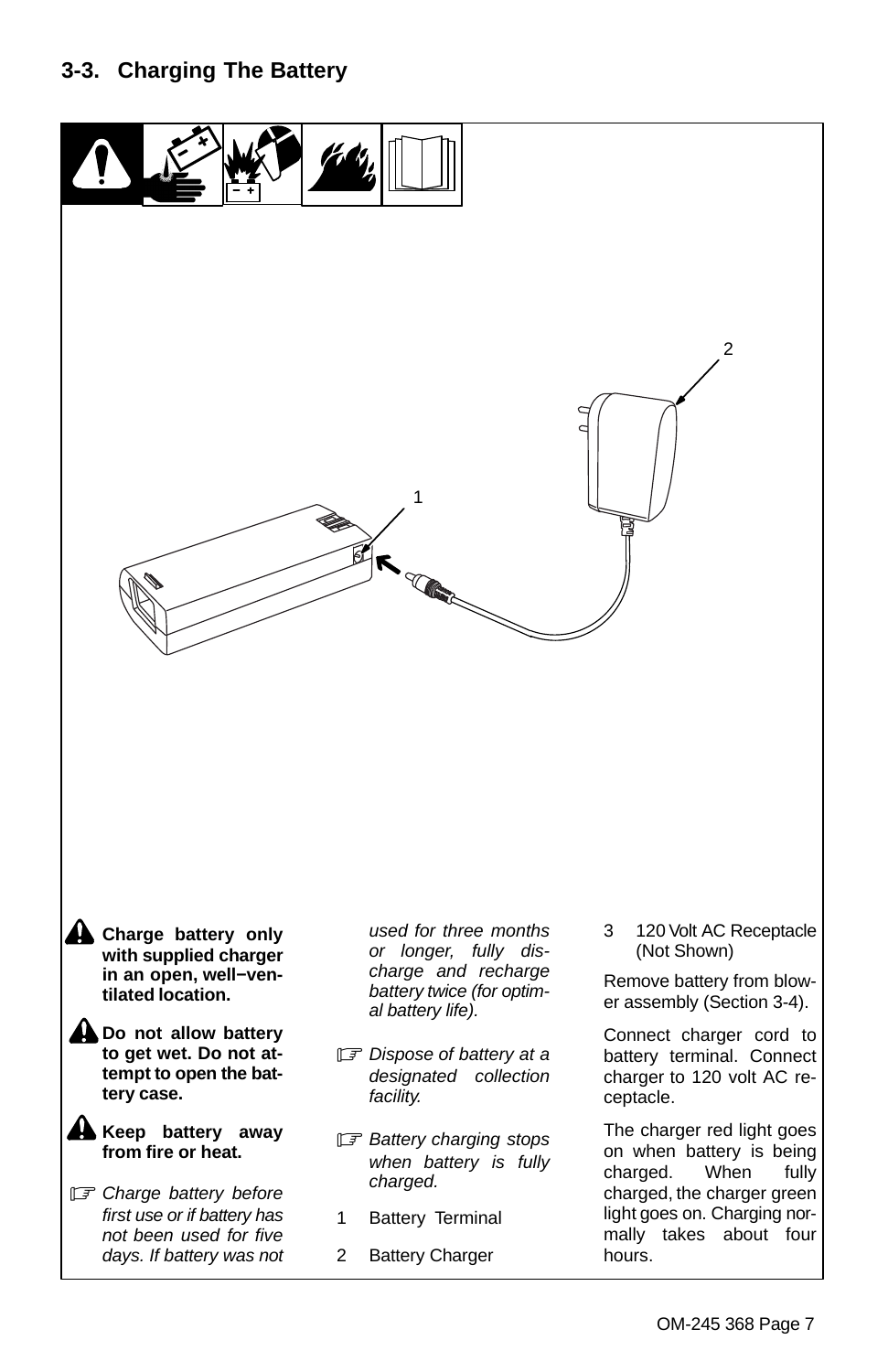<span id="page-9-0"></span>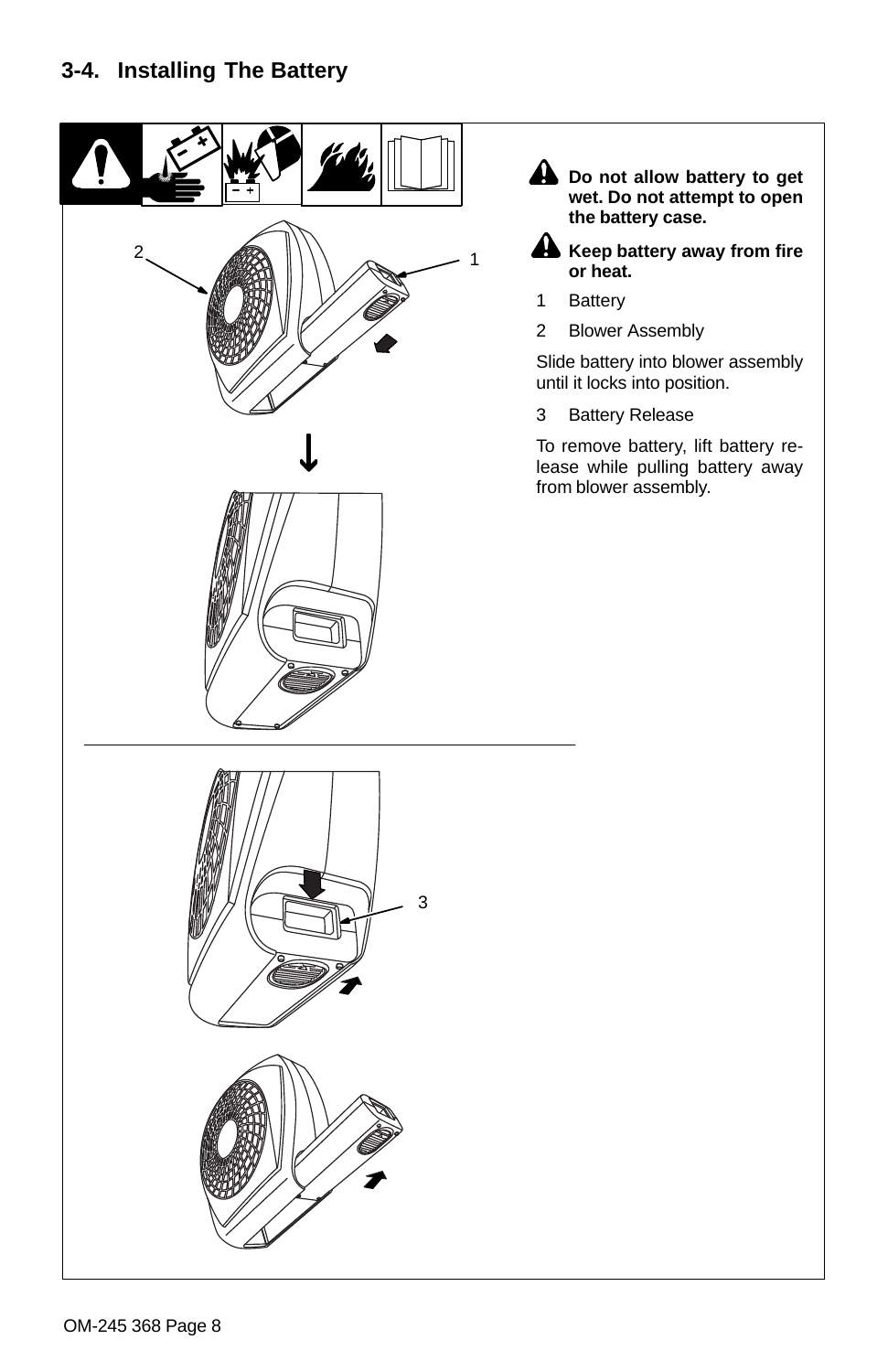<span id="page-10-0"></span>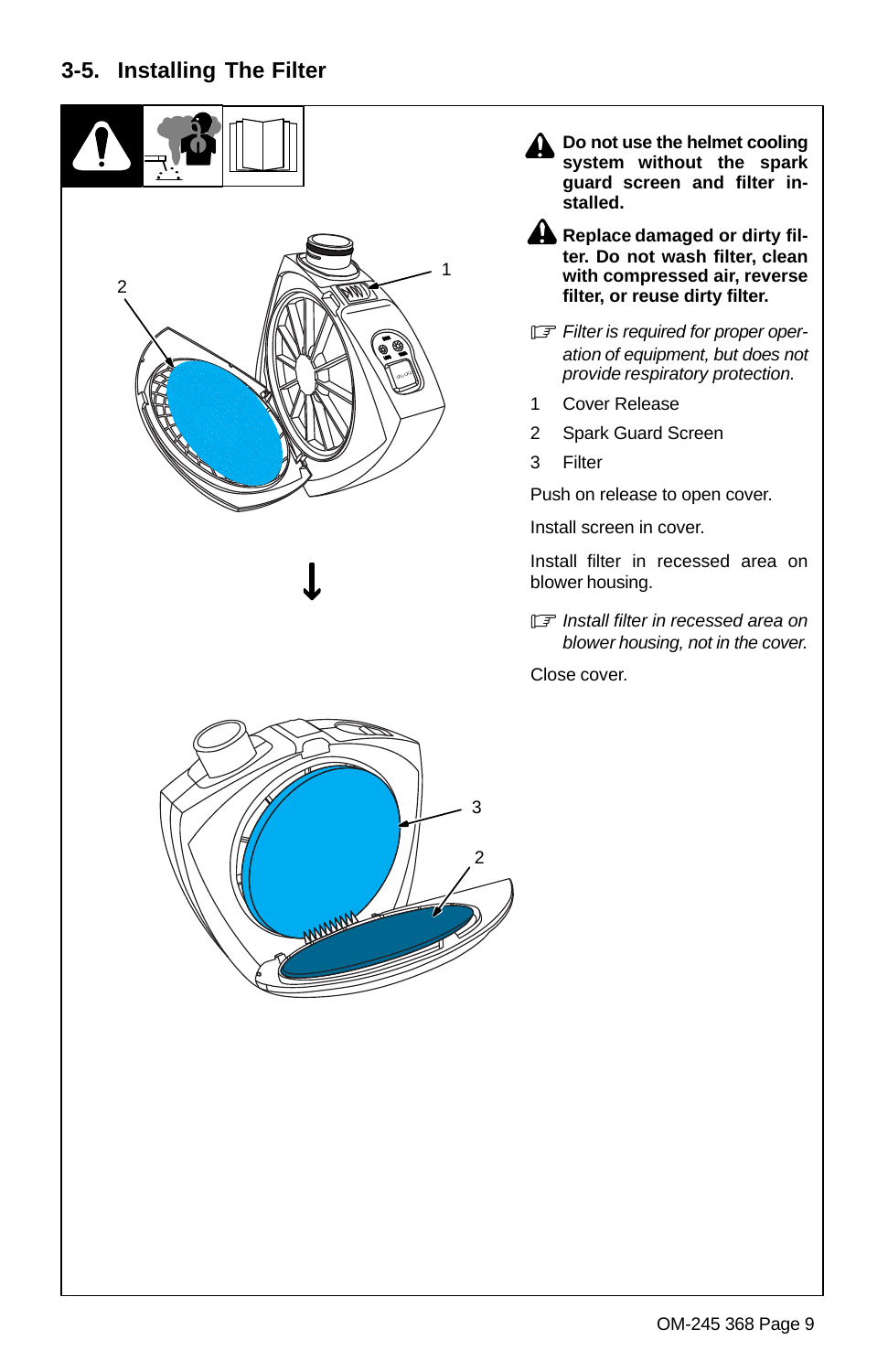#### <span id="page-11-0"></span>**3-6. Attaching The Connecting Hose**

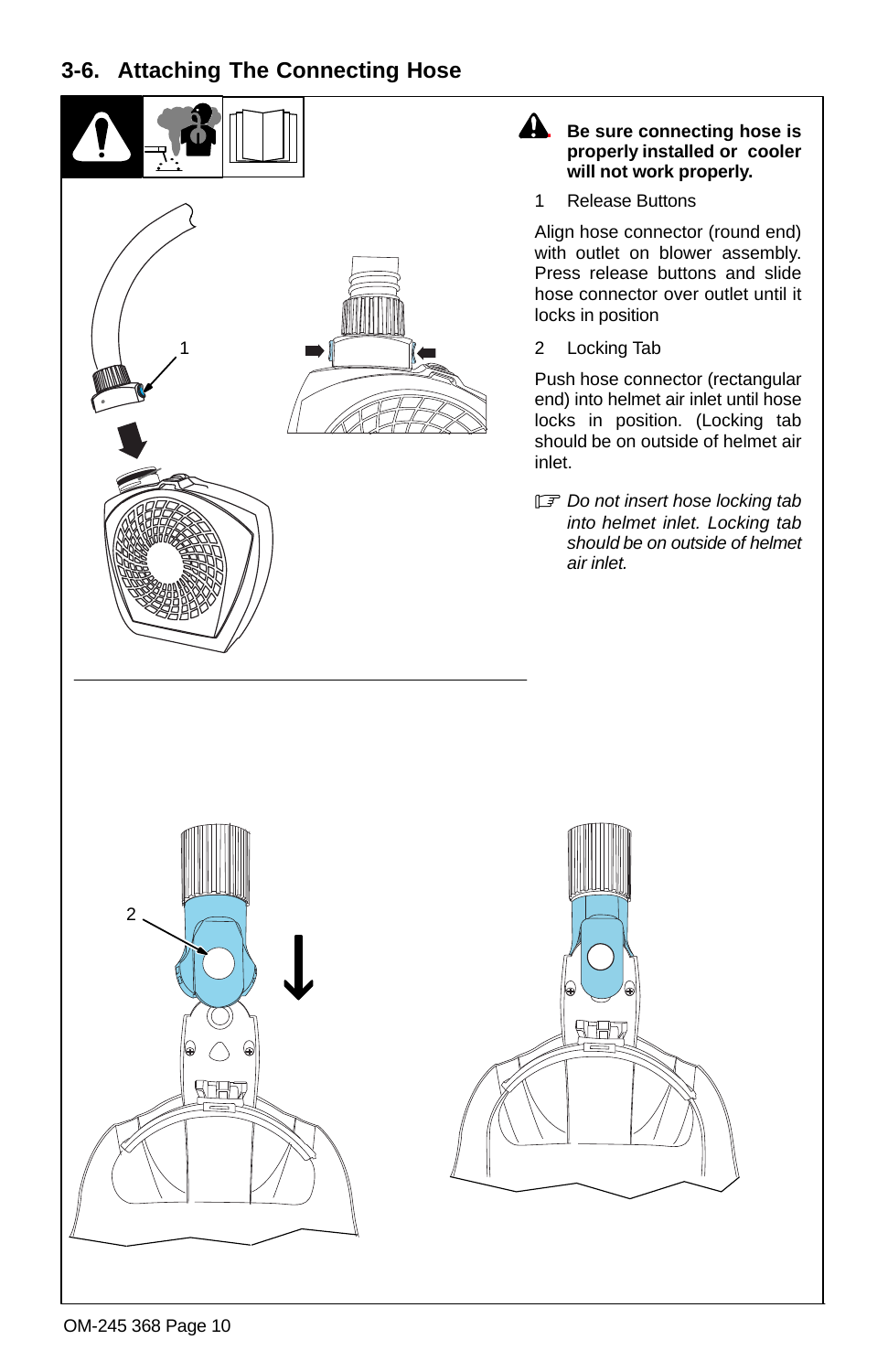#### <span id="page-12-0"></span>**3-7. Operating The Controls**



**. Read and follow these instructions and the safety labels carefully. This product is intended for use as a cooling device only. It is not a respiratory protective device and does not protect the user from airborne contaminants. Have an industrial hygienist test the air in your facility to determine if respiratory protection is required to provide adequate protection from contaminants in your environment. With cooling system-equipped helmet on your head and cooling system operating, also test the air inside the helmet to determine if respiratory protection is required. If you have questions about the type of respiratory protection equipment required, consult your safety director and an Industrial Hygienist.**

**. Do not restrict or alter helmet cooling system air flow. Be sure safety glasses, hair, weld cap, and other objects do not block air flow.**

- 1 On/Off Button
- 2 Low Speed Indicator
- 3 High Speed Indicator
- 4 Battery Level Indicator

**To Start:** Press On button for 1−2 seconds until alarm sounds and blower starts.

The blower always starts at the low speed. Press the On/Off button to switch between Low and High speeds.

**To Stop:** Press Off button for 2 − 3 seconds until the audible alarm and the blower stop.

The Battery Level indicator lights when battery power is low. See Section [3-3](#page-8-0) for battery charging information.

- *The Battery Level indicator lights for several seconds after blower is started.*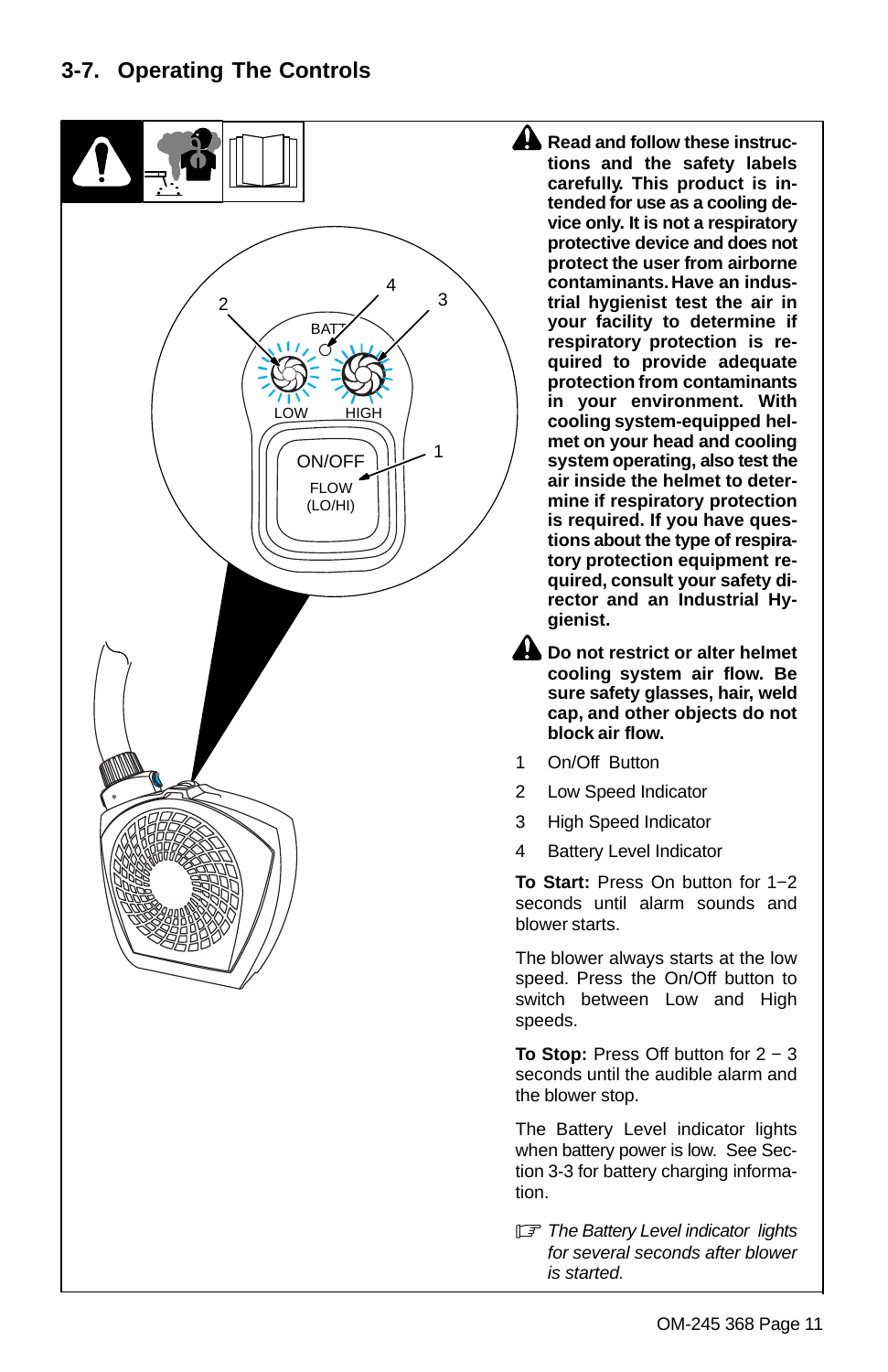<span id="page-13-0"></span>**3-8. Checking The Helmet Cooling System Before Use**



**A** Read and follow<br>these instructions **these instructions and the safety labels carefully. This product is intended for use as a cooling device only. It is not a respiratory protective device and does not protect the user from airborne contaminants. Have an industrial hygienist test the air in your facility to determine if respiratory protection is required to provide adequate protection from contaminants in your environment. With cooling system-equipped helmet on your head and cooling system operating, also test the air inside the helmet to determine if respiratory protection is required. If you have questions about the type of respiratory protection equipment required, consult your safety director and an Industrial Hygienist.**

**. Do not restrict or alter helmet cooling system air flow. Be sure safety glasses, hair, weld cap, and other objects do not block air flow.**

Before using the helmet cooling system, check the following items:

- 1 Filter And Spark Guard (Section [3-5\)](#page-10-0)
- *Filter is required for proper operation of equipment, but does not provide respiratory protection.*

Verify the filter and spark guard are undamaged, properly assembled, and securely connected to the blower assembly.

2 Flexible Hose (Section [3-6\)](#page-11-0)

Be sure the hose is undamaged and properly connected to the blower assembly and shroud.

3 Battery (Sections [3-3](#page-8-0) And [3-4](#page-9-0))

Verify the battery is fully charged and securely installed in the blower assembly.

4 Air Flow (Section [3-7\)](#page-12-0) Turn on blower assembly and test air flow at low and high speeds.

5 Shroud (Section [3-2](#page-7-0)) Inspect the shroud and replace if damaged. See Troubleshooting (Section [3-13](#page-17-0)) if air is not being supplied to front of helmet.

Put on helmet and adjust helmet so helmet fits snugly on head. Verify shroud is properly installed on helmet.

- *See the welding helmet Owner's Manual for helmet adjustment information.*
- 6 Fabric Shroud (Section [3-2\)](#page-7-0)

Inspect the shroud and replace if damaged. See Troubleshooting (Section [3-13](#page-17-0)) if air is not being supplied to shroud.

- *See Section [4](#page-19-0) for headgear adjustment information.*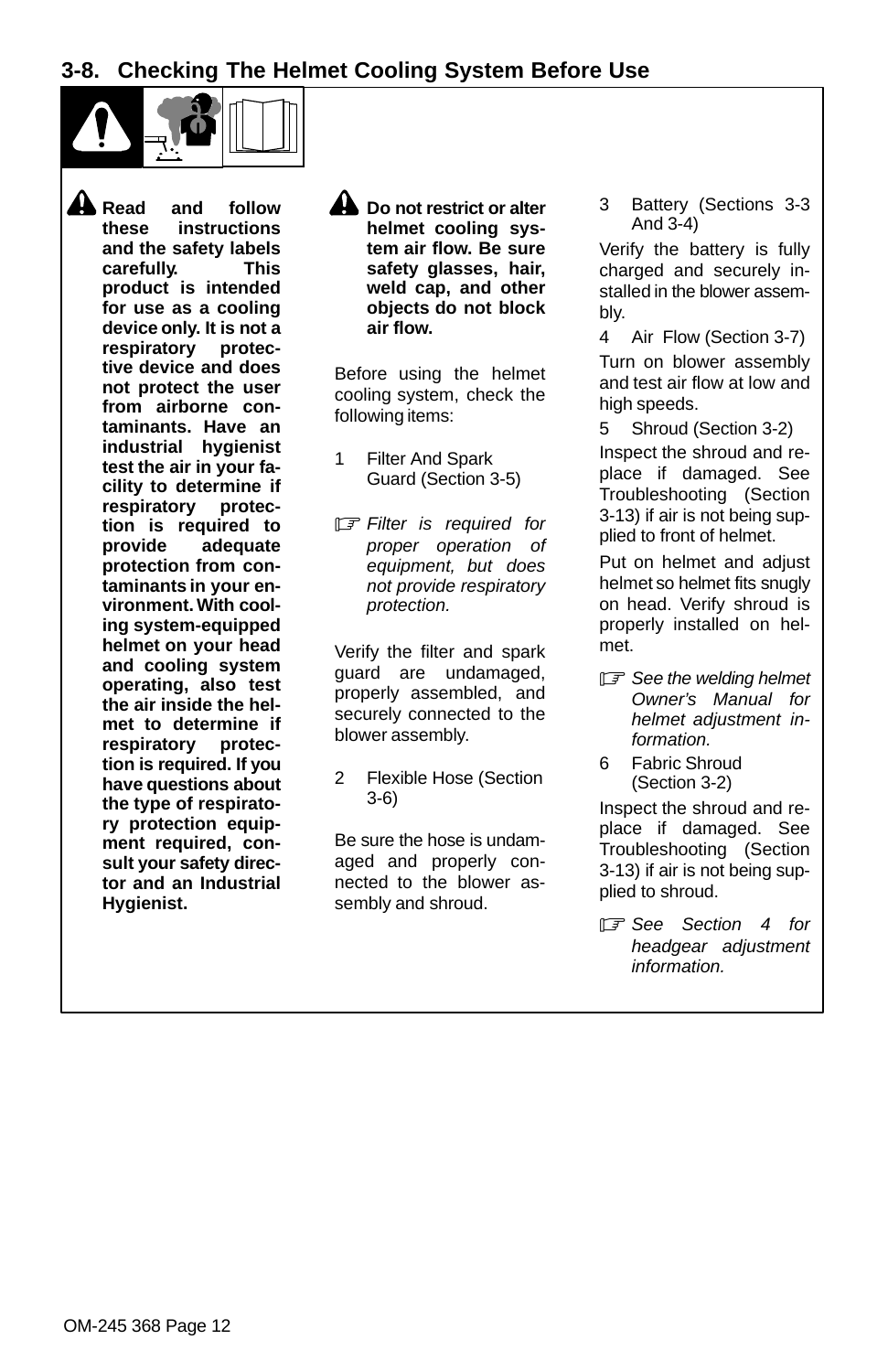#### <span id="page-14-0"></span>**3-9. Putting On The Helmet Cooling System**

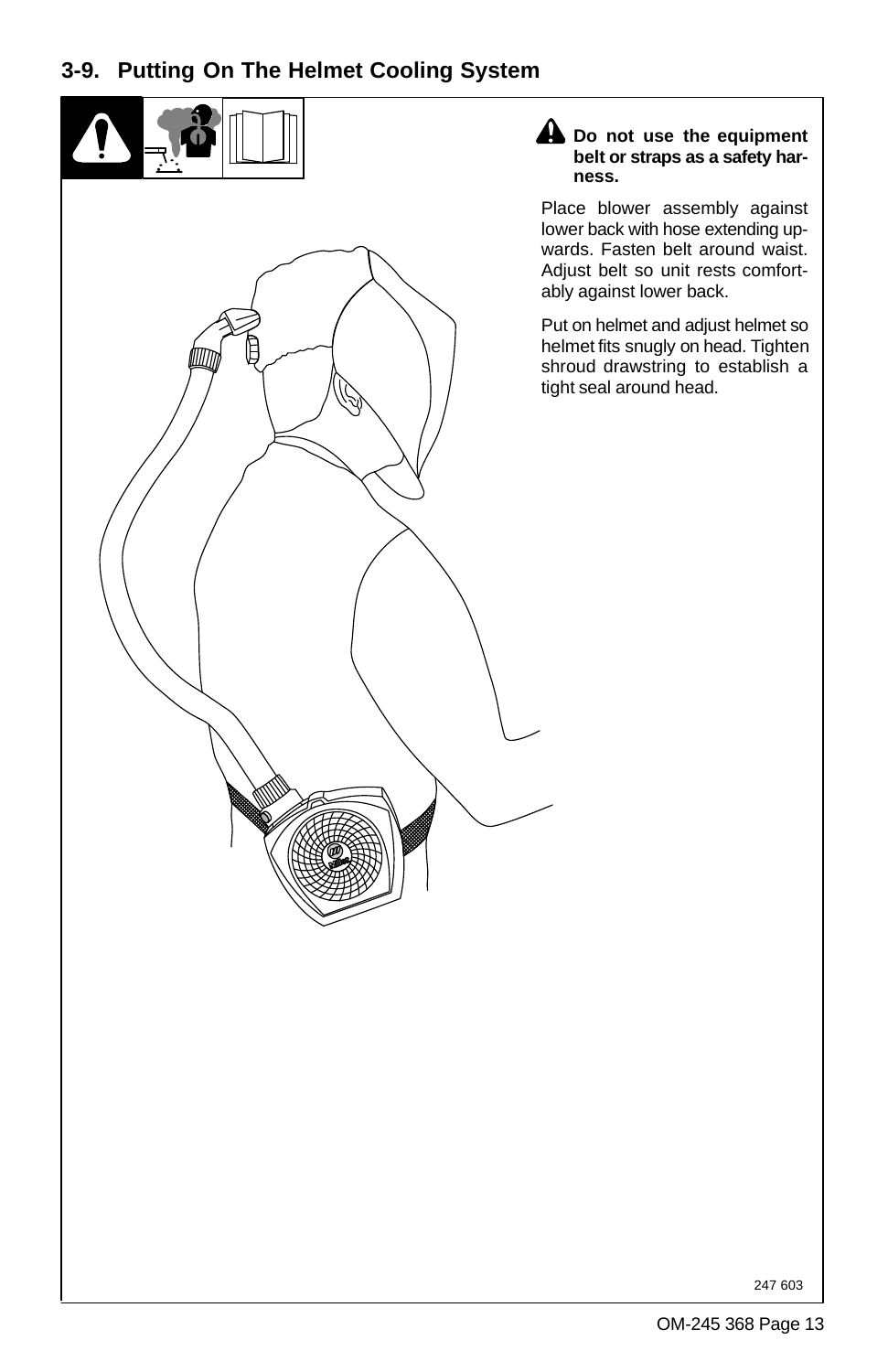#### <span id="page-15-0"></span>**3-10. Changing Hose Length**



OM-245 368 Page 14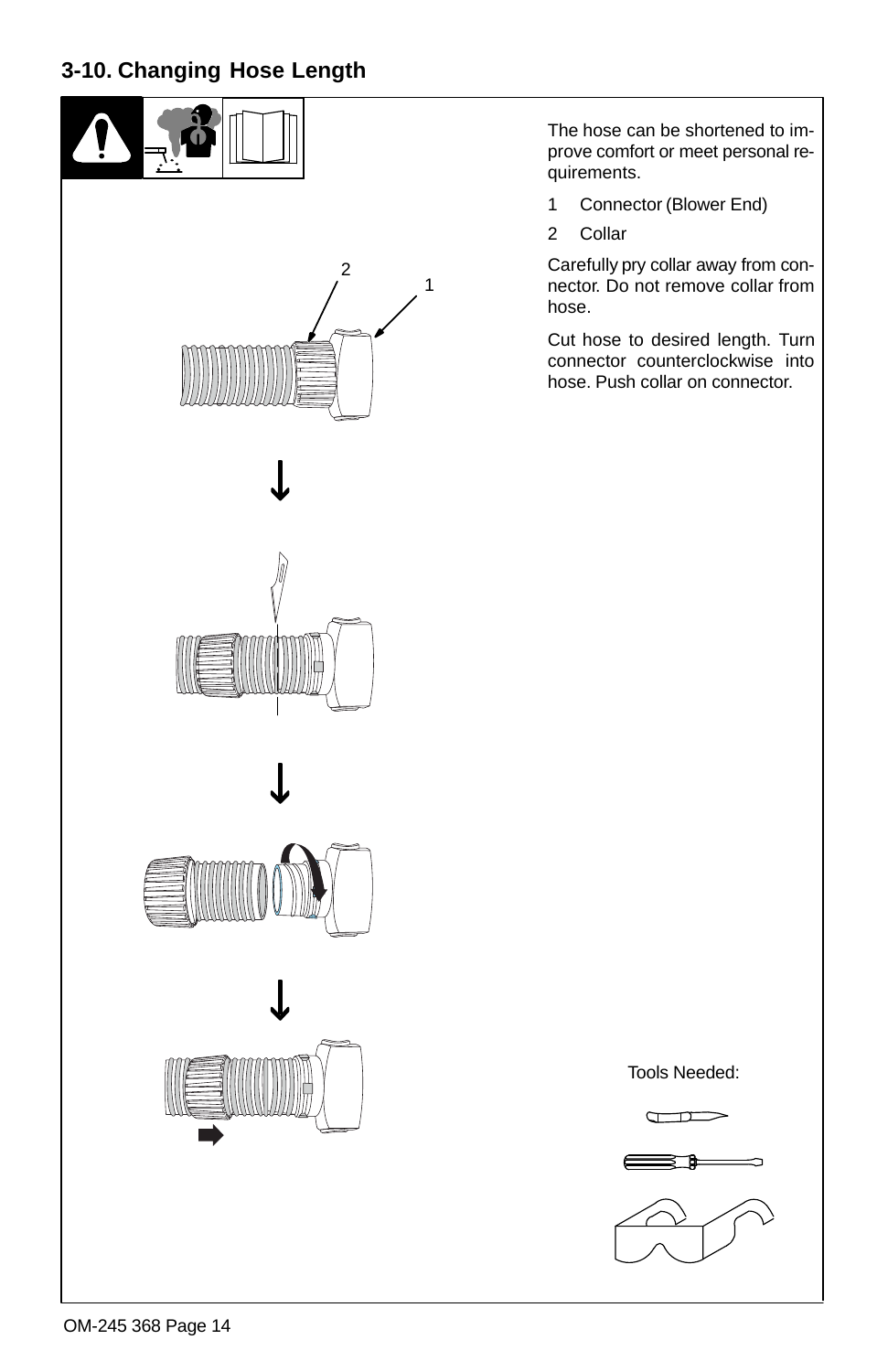#### <span id="page-16-0"></span>**3-11. Replacing Belt**

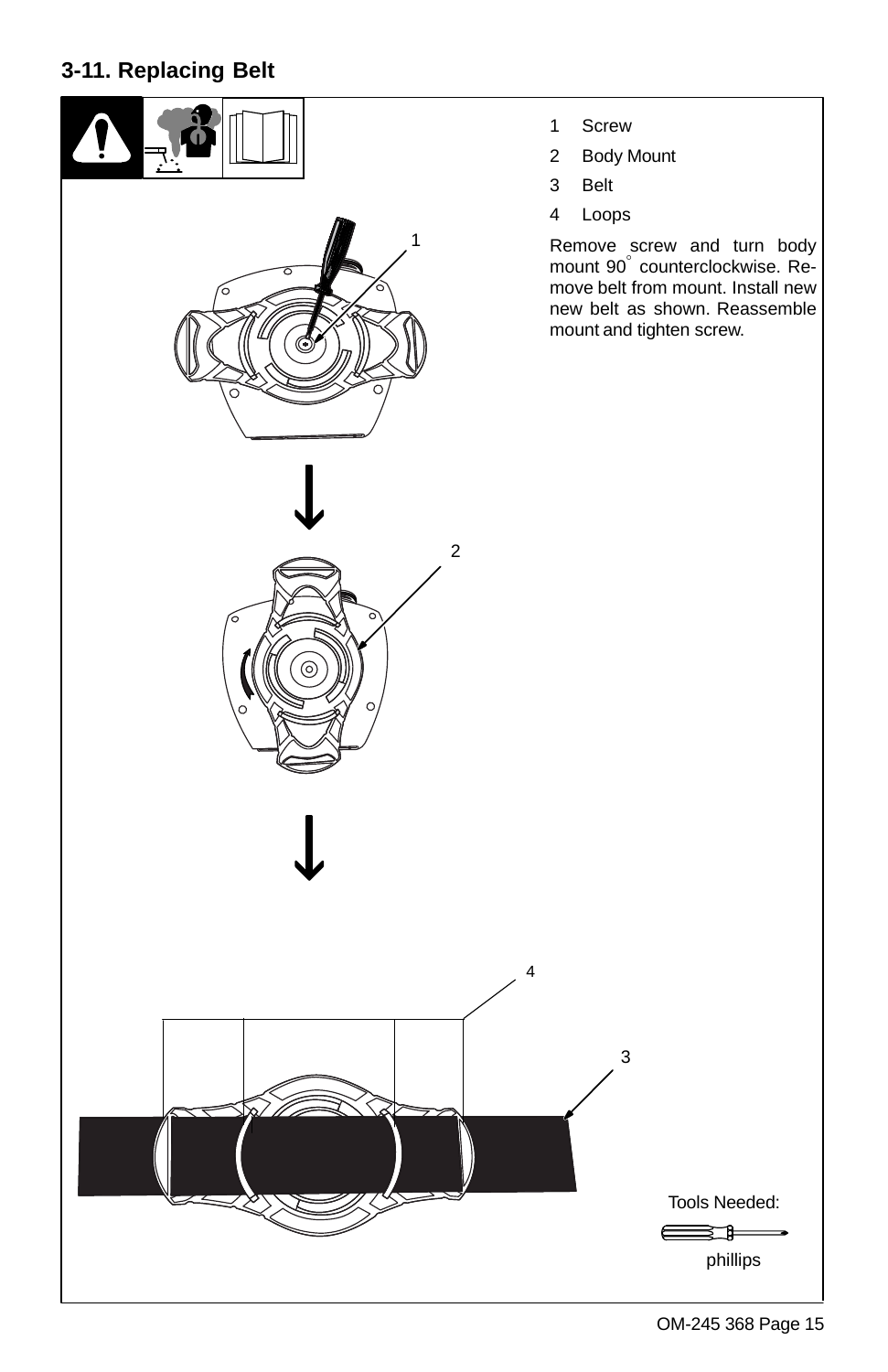#### <span id="page-17-0"></span>**3-12. Maintenance And Storage**



**A** Replace damaged or dirty filter. Do not wash filter, clean with compressed air, reverse fil**ter, or reuse dirty filter.**

A Never use solvents or abrasive cleaning solutions to clean the helmet cooling system . **Keep water and other fluids out of blower assembly.**

**A** Replace shroud after 50 washings. Shroud loses its fire retardant properties with re**peated washing.**

For best performance clean the equipment after each use. Use a soft cloth dampened with a mild soap and water solution to wipe all external surfaces clean. Allow to air dry.

Product usage, workplace contamination levels, and other factors affect the life of the filter. Replace filter if air flow is reduced due to a dirty filter (see Section [3-5\)](#page-10-0).

Inspect connecting hose and replace if damaged or if inside of hose is extremely dirty.

If the helmet cooling system will not be used for an extended period, remove the filter and battery and store them in a clean, dry, cool place free of solvent-based vapors.

#### **3-13. Helmet Cooling System Troubleshooting**



| <b>Trouble</b>                                                         | Remedy                                                                                                                                                                                       |
|------------------------------------------------------------------------|----------------------------------------------------------------------------------------------------------------------------------------------------------------------------------------------|
| Blower does not supply air<br>to helmet.                               | Press On/Off button.                                                                                                                                                                         |
|                                                                        | Dead battery; recharge battery (see Section 3-4).                                                                                                                                            |
|                                                                        | Verify battery is properly connected to blower body.                                                                                                                                         |
|                                                                        | Verify hose is properly connected.                                                                                                                                                           |
|                                                                        | Remove blockage from blower outlet and hose.                                                                                                                                                 |
| Blower cannot be turned<br>Off.                                        | Press and hold On/Off button for two to three seconds.                                                                                                                                       |
| Blower runs for short time<br>even though battery is fully<br>charged. | Be sure battery is properly connected to battery charger.                                                                                                                                    |
|                                                                        | Replace filter.                                                                                                                                                                              |
|                                                                        | Replace battery.                                                                                                                                                                             |
|                                                                        | Replace charger.                                                                                                                                                                             |
| <b>Battery Level Indicator</b><br>light is On.                         | Charge or replace the battery. The blower will operate for about 20<br>minutes after the light goes on. (The Battery Level indicator lights<br>for several seconds after blower is started.) |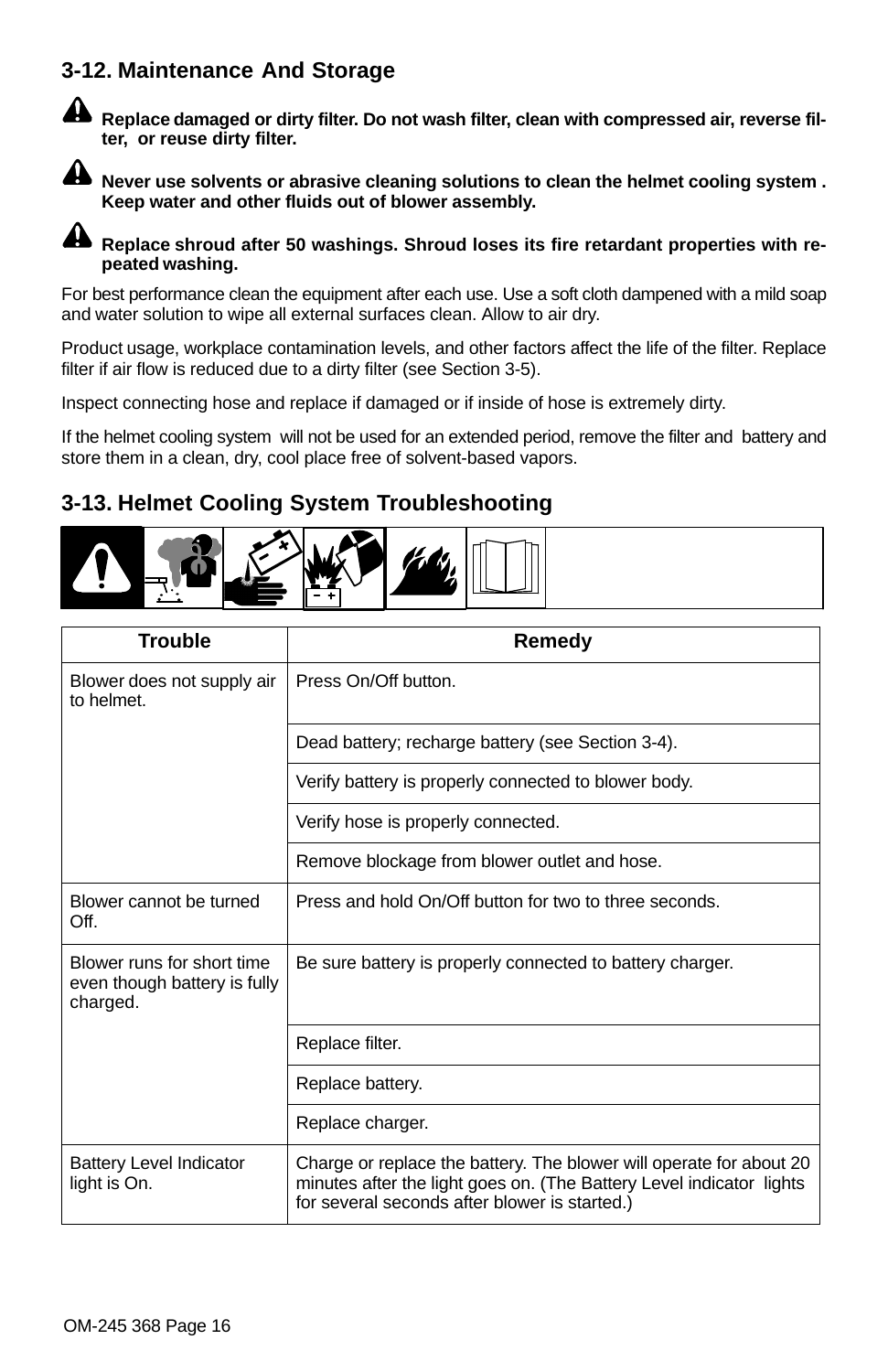| Battery run time is too<br>short.                                                   | Replace battery.                                                                                                                                                      |  |
|-------------------------------------------------------------------------------------|-----------------------------------------------------------------------------------------------------------------------------------------------------------------------|--|
|                                                                                     | Check filter and replace if necessary (see Section 3-5). A clogged<br>filter element reduces battery life.                                                            |  |
| Air supplied to helmet<br>smells and tastes unusual:<br>eyes and throat irritation. | Continue wearing the helmet cooling system and leave the con-<br>taminated area immediately. Check contamination level of filter,<br>and replace filter if necessary. |  |
|                                                                                     | Check hose connections to blower and shroud.                                                                                                                          |  |
|                                                                                     | Have Safety Director and an Industrial Hygienist determine if you<br>are using the proper equipment for the work environment.                                         |  |
| Blower supplies insuffi-<br>cient air to helmet.                                    | Check hose connections to blower and shroud.                                                                                                                          |  |
|                                                                                     | Remove blockage from blower outlet and/or hose.                                                                                                                       |  |
|                                                                                     | Check filter and replace if necessary (see Section 3-5). A clogged<br>filter element reduces battery life.                                                            |  |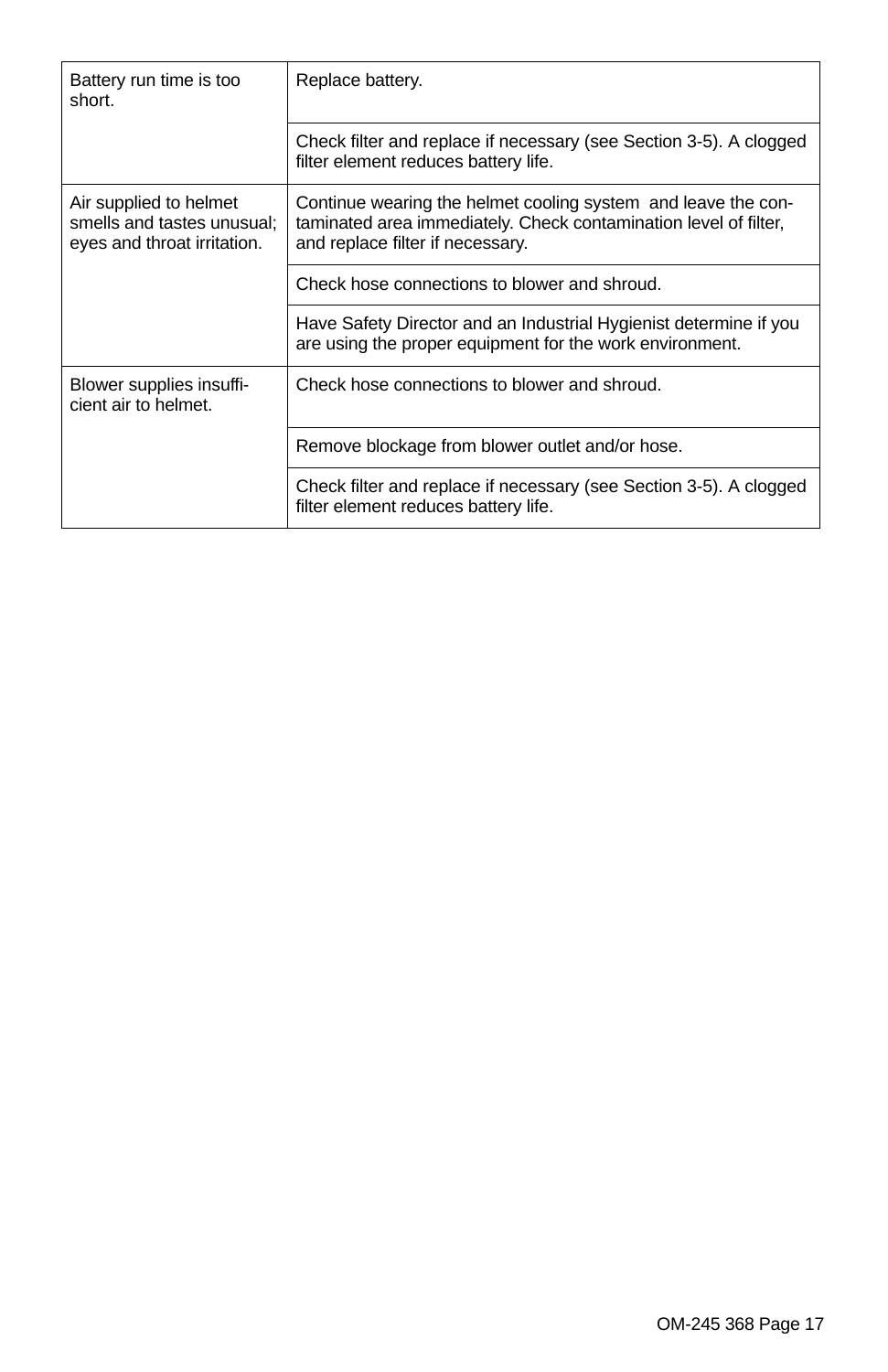#### **SECTION 4 − ADJUSTING HEADGEAR**

<span id="page-19-0"></span>

- *There are four headgear adjustments: headgear top, tightness, angle adjustment, and distance adjustment.*
- 1 Headgear Top

Adjusts headgear for proper depth on the head to ensure correct balance and stability.

2 Headgear Tightness

To adjust tightness, rotate the adjusting knob left or right to desired position.

- *If adjustment is limited, it may be necessary to remove the comfort cushion.*
- 3 Distance Adjustment

Adjusts the distance between the face and the lens. To adjust, loosen both outside tension knobs and press inward to free from adjustment slots. Move forward or back to desired position and retighten. (Both sides must be equally positioned for proper vision.)

4 Angle Adjustment

Four pins on the right side of the headband top provide adjustment for the forward tilt of the helmet. To adjust, loosen the right outside tension adjustment knob then lift on the control arm tab and move it to the desired position. Retighten tension adjustment knob.

- *When using the back distance adjustment positions, only the back three angle adjustment pins can be used.*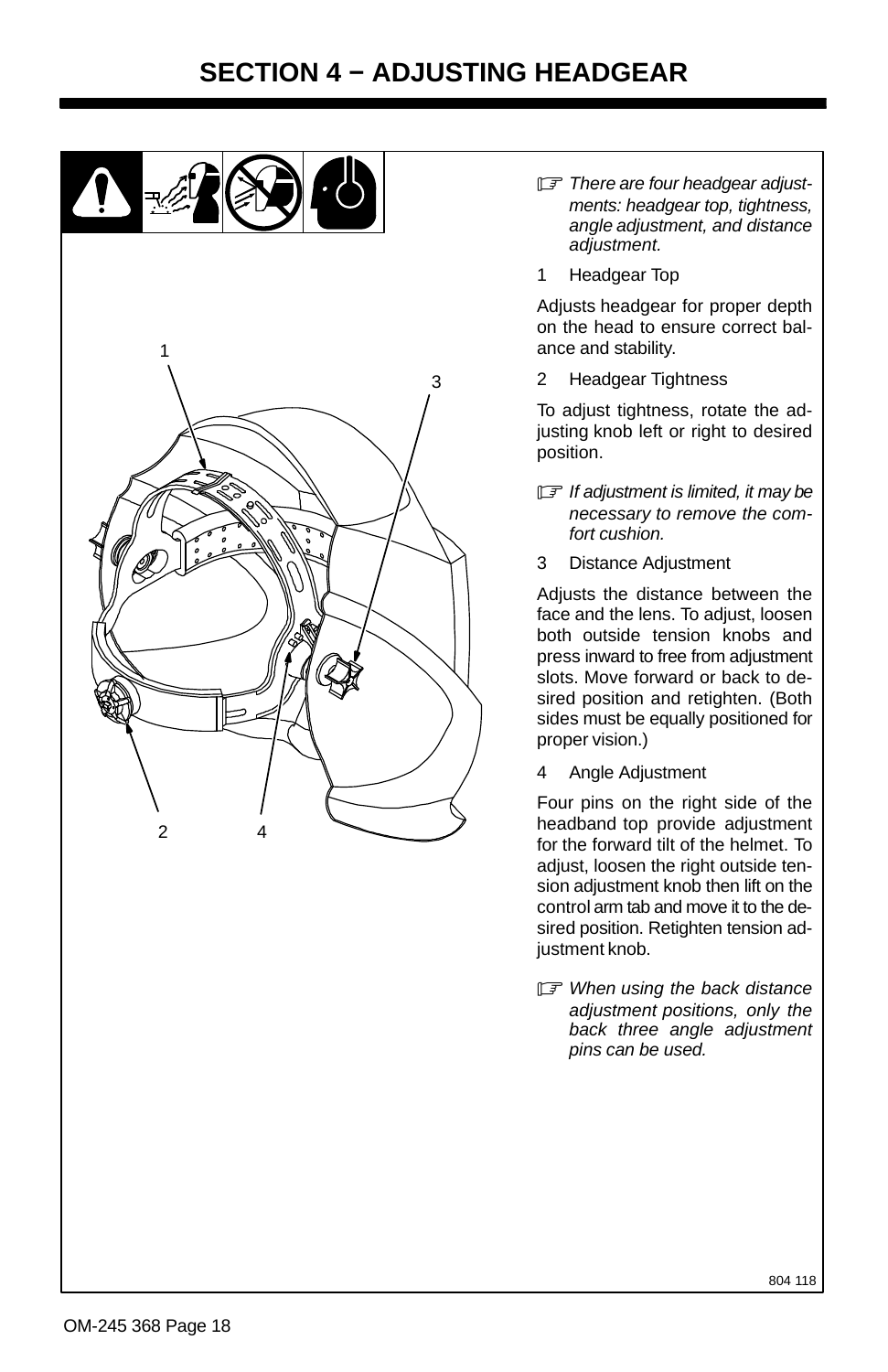#### **SECTION 5 − PARTS LIST**

<span id="page-20-0"></span>

| No. | No. | Description | Quantity |
|-----|-----|-------------|----------|
|     |     |             |          |

#### **Figure 5-1. CoolBelt Helmet Cooling System**

| $\ldots \ldots \ldots \ldots$ 770249 $\ldots \ldots \ldots$ Fabric Headband $\ldots \ldots \ldots \ldots \ldots \ldots \ldots \ldots$ |
|---------------------------------------------------------------------------------------------------------------------------------------|
|                                                                                                                                       |
|                                                                                                                                       |
|                                                                                                                                       |
|                                                                                                                                       |
|                                                                                                                                       |
|                                                                                                                                       |
|                                                                                                                                       |
|                                                                                                                                       |
|                                                                                                                                       |
|                                                                                                                                       |
| OM-245 368 Page 19                                                                                                                    |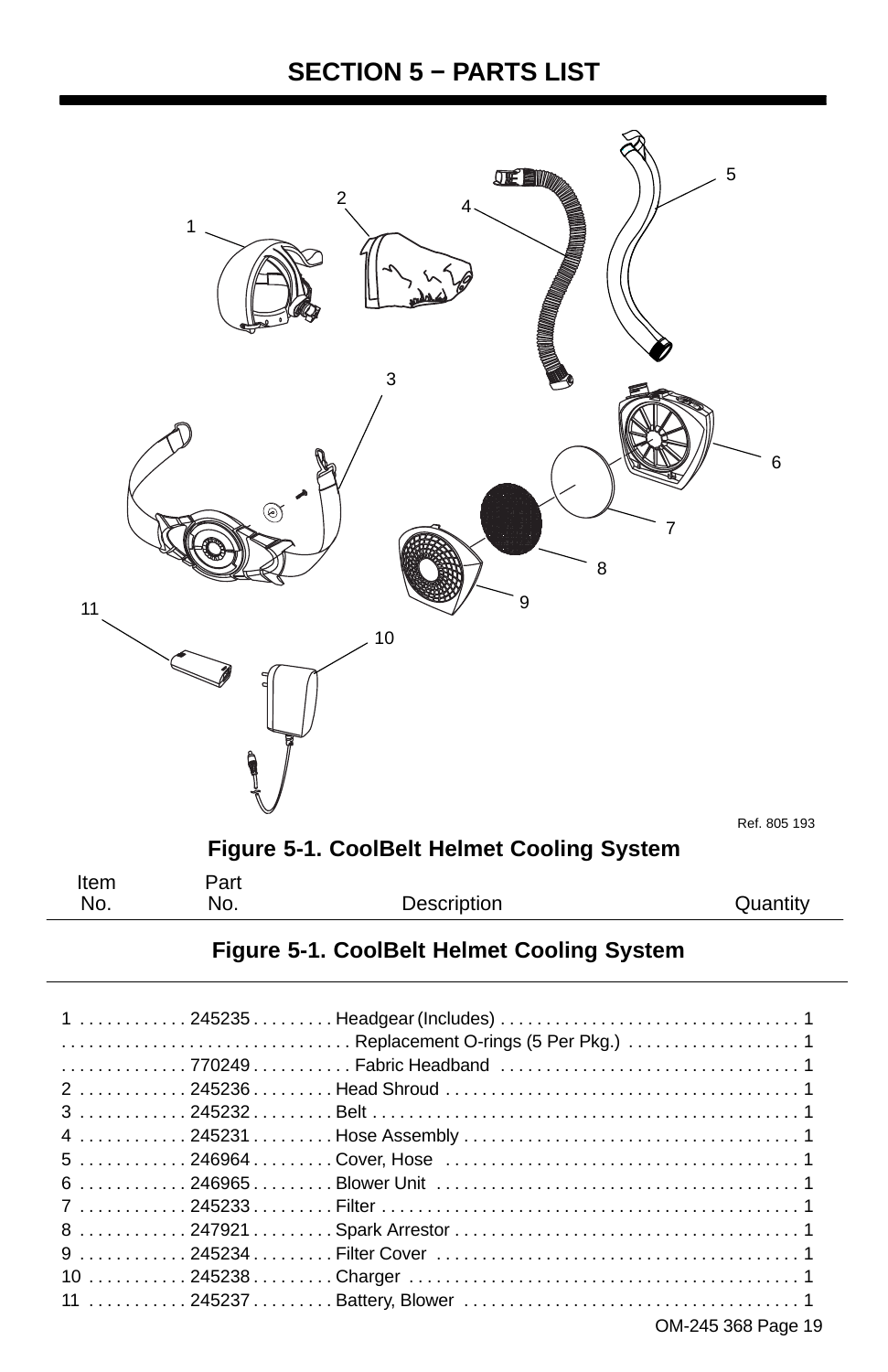<span id="page-21-0"></span>**LIMITED WARRANTY** – Subject to the terms and conditions below. Miller Electric Mfg. Co., Appleton, Wisconsin, warrants to its original retail purchaser that the new Miller equipment sold after the effective date of this limited warranty is free of defects in material and workmanship at the time it is shipped by Miller. THIS WARRANTY IS EXPRESSLY IN LIEU OF ALL OTHER WARRANTIES, EXPRESS OR IMPLIED, INCLUDING THE WARRANTIES OR MERCHANTABILITY AND FITNESS.

The helmet cooling system is warranted for one year from the date of purchase. *Proof of purchase is required for warranty transactions so it is imperative that a copy of the original invoice or sales receipt be retained.*

**For warranty transactions, contact your Miller Distributor.**

Effective January 1, 2014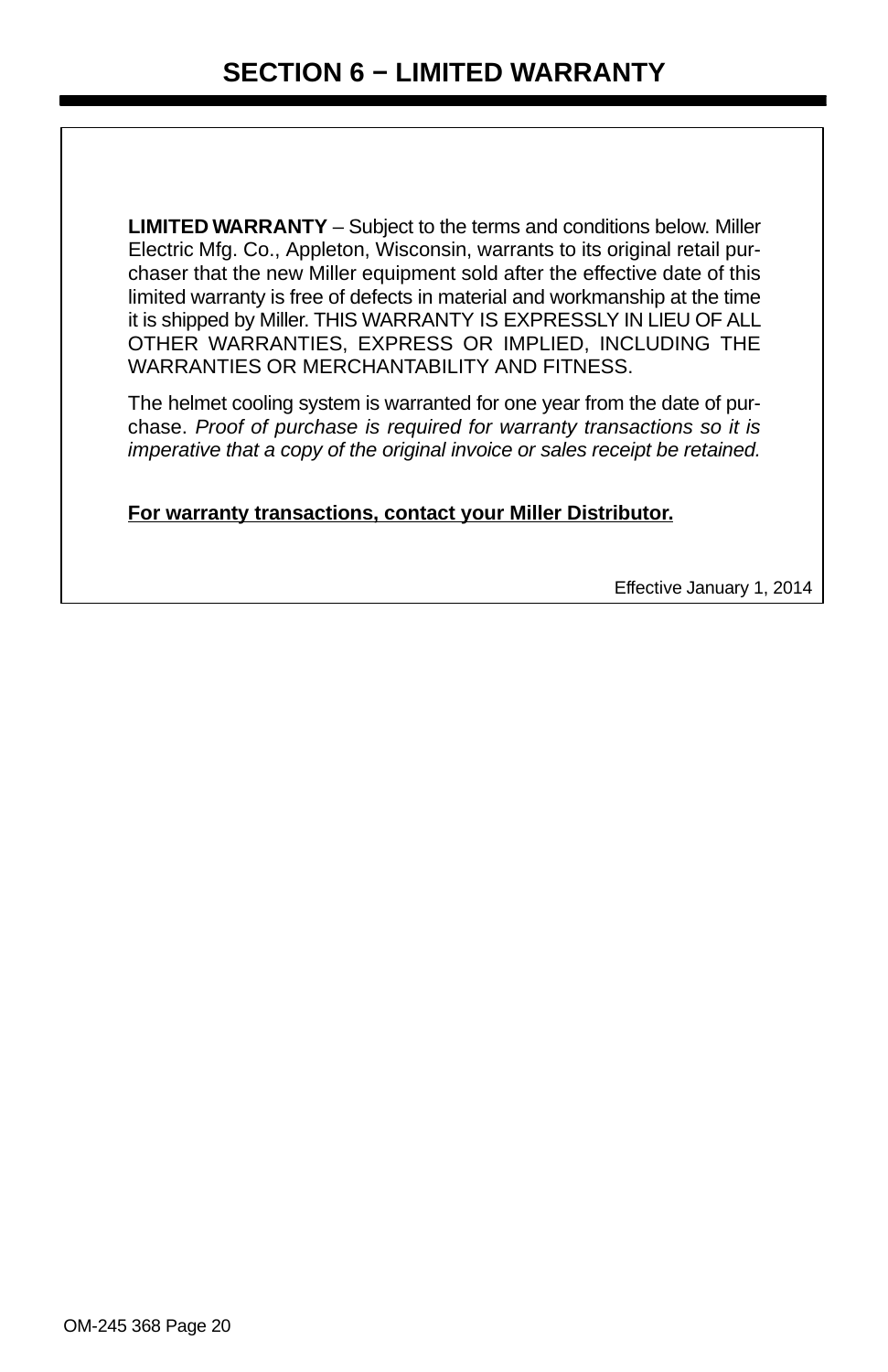# **Notes**